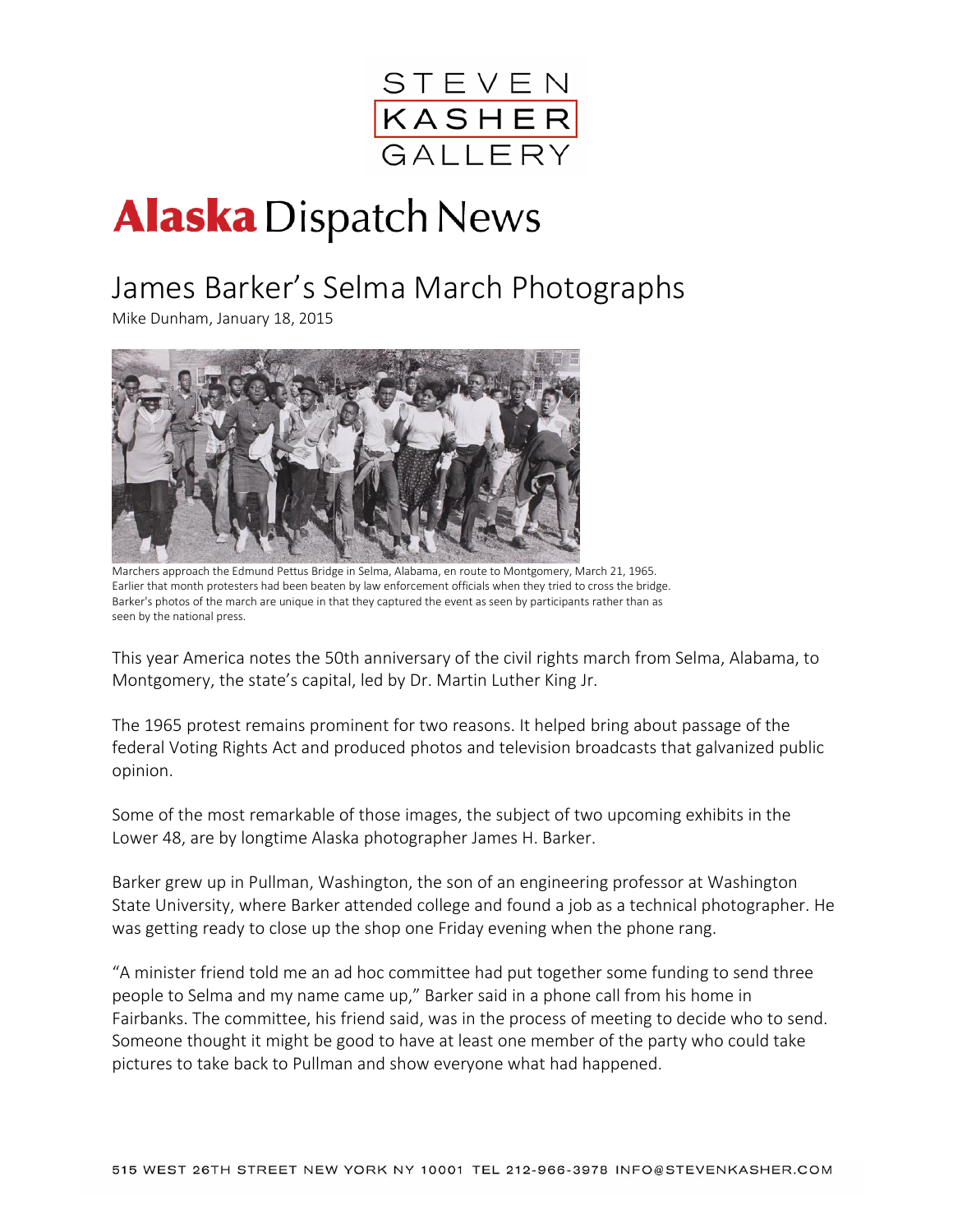

The attention of the country was focused on Selma at that time. After a series of demonstrations that sometimes turned violent, King and other civil rights leaders were preparing for a mass march from that city to Montgomery, 54 miles away. The national press swarmed into the area in anticipation of more violence.

"I was kind of aware of the situation, but it was clear across the country," Barker said.

He went to the meeting and, somewhat to his surprise, was selected. He had just enough time to grab a pack of film, a Leica 35 mm camera and one lens.

His parents, who had seen the news coverage of chaos at other marches, were terrified, he recalled. So was Barker, who was 28 at the time. "The whole thing was so tense I was fighting being sick to my stomach all the way to (the airport in) Spokane," he said.

#### Climate of fear

There were good reasons to be concerned. What is today loosely called "The Selma March" was actually a series of marches. African-American leaders targeted the city for a voting registration campaign in early 1965. Only 2 percent of blacks in the area were registered to vote. Previous attempts to increase their numbers had fallen flat. Local and state law enforcement was considered particularly hostile and even brutal toward civil rights activists and the police had vocal support in the white community.

New legislation banning literacy tests and other forms of polling restrictions were under discussion in Congress. President Lyndon Johnson was said to favor such a law but seemed reluctant to push it. Selma and the nearby town of Marion, organizers hoped, would put a face on an issue that, for many Americans, was not a big deal.

There were protests and mass arrests, but little violence and little notice in the national press. The heat turned up when King was arrested for leading an unauthorized parade on Feb. 1. On the night of Feb. 18, a black church deacon, Jimmie Lee Jackson, was shot by a state trooper. He died eight days later.

Activists began a march from Selma to Montgomery on March 7. As they came to the Edmund Pettus Bridge, they were met by law enforcement officers who ordered them to disperse. When the marchers did not, the lawmen charged with clubs and tear gas. White onlookers shouted epithets and encouragement to the police. Officers on horseback chased down fleeing marchers.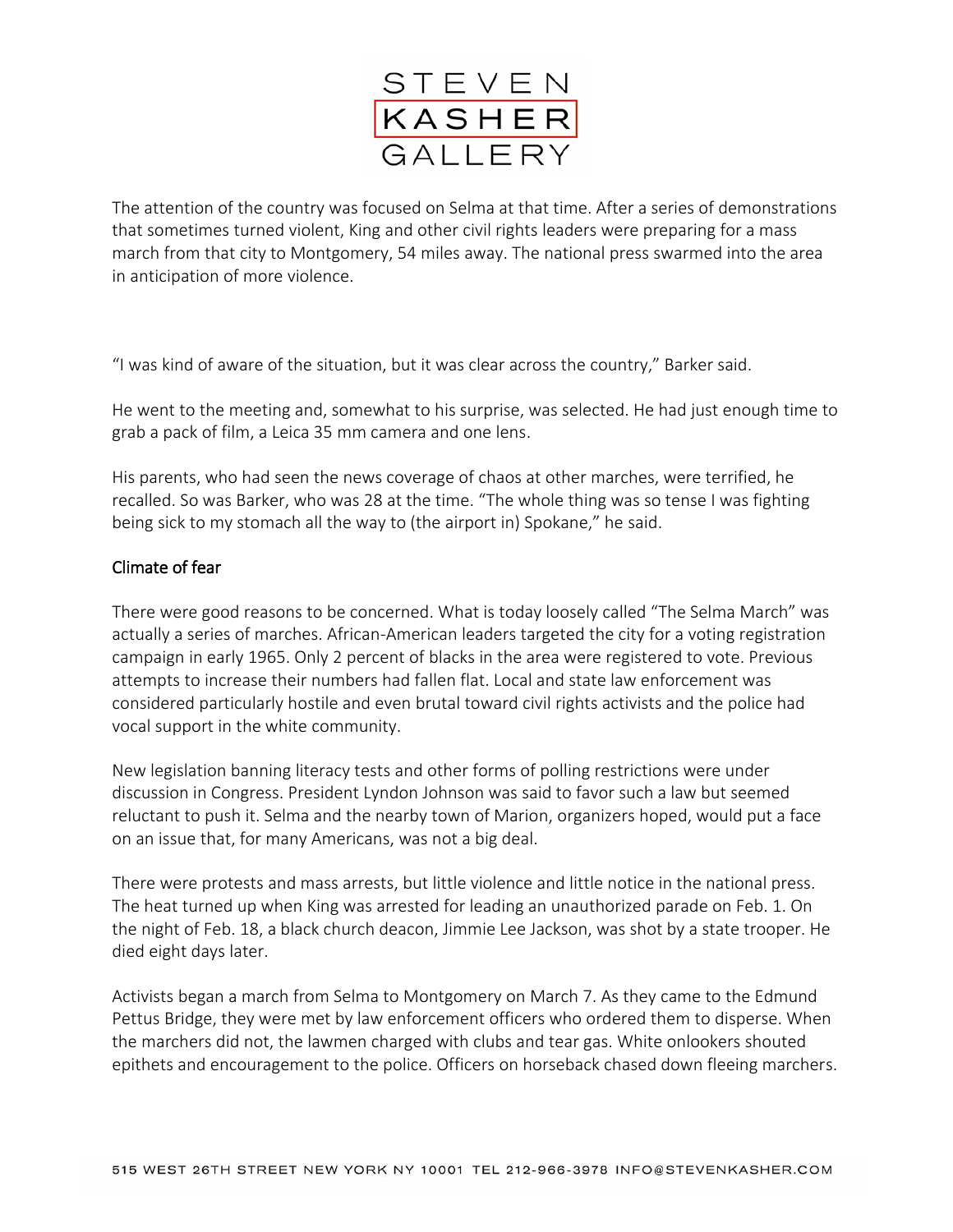

The beatings went far beyond the bridge -- and far beyond Alabama thanks to national media. Newsmen called it "Bloody Sunday."

King, out of jail and in Atlanta during the melee, called on religious leaders to join him and try it again two days later. A federal judge issued a restraining order. President Johnson warned King to hold back. But the march went ahead on March 9. With 2,000 others, King walked to the bridge. Again the police were present in force and white counter-protesters were taunting the marchers. Everything was in place for a repeat of Bloody Sunday.

King did not proceed. Instead he and the others knelt and prayed. Then they turned around and left.

In the days that followed, the judge had time to review the marchers' petition and withdraw his prohibition. Sensing a change in national opinion, President Johnson quickly presented congress a voting rights law.

But one day after King's prayerful restraint, a white mob attacked James Reeb, a white preacher who had been part of the protest. He died two days later.

Johnson mobilized the National Guard and ordered FBI agents to keep the peace for the five-day march. People from across the country flocked to Selma to take part in the showdown, which was set for March 21.

Barker arrived on March 20.

## 'Duck down'

"People were meeting the planes (in Montgomery) and shuttling people 50 miles down to Selma," Barker said. "As we were driving, I was wondering at what point does the photography begin? Then I saw a trooper following us. I started to take a picture and the driver said, 'I'd just as soon you didn't do that. We don't want to give him a reason to pull us over.' A woman added, 'Yes. Those people who protect us we fear.'"

In Selma, the white passengers were told to duck down below the window in certain neighborhoods. The presence of a car holding both blacks and whites was considered dangerously provocative, and not without reason. Viola Liuzzo, a white housewife from Michigan, would be killed by Ku Klux Klan members the evening the march ended while driving in her Oldsmobile coupe with Leroy Moton, a black man who had helped transport marchers to the airport.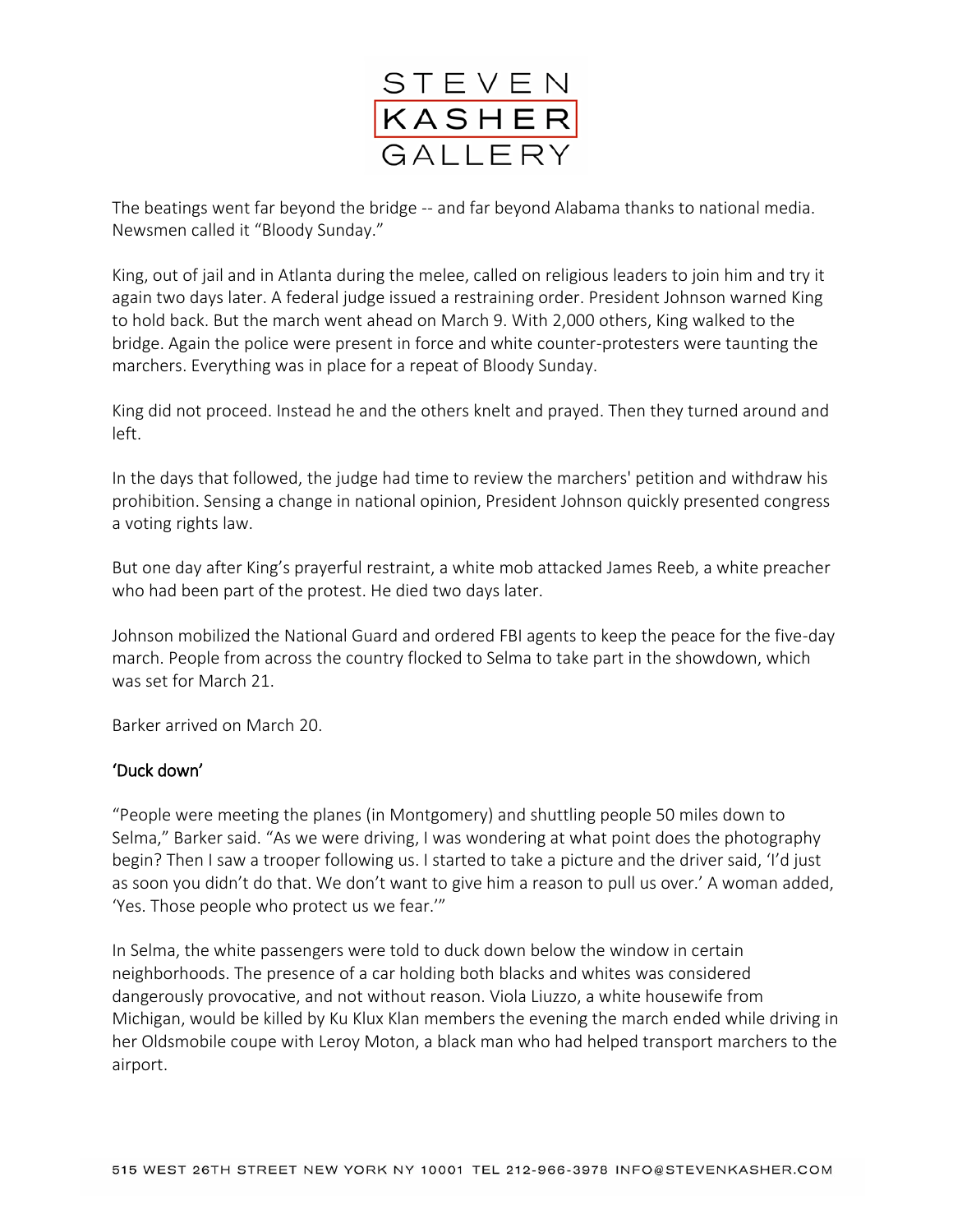

Thousands of people had gathered at Brown Chapel, the staging area, in preparation for the march that would begin the next day.

"I was very interested in the conversations that people were having down in the basement and started taking pictures. I was there way into the evening," Barker said. He and others were then taken to another church to spend the night on the floor.

"It was scary. I thought I was hearing gunshots off in the distance," Barker said. "I'd just finished six years in the National Guard and I arranged everyone to take turns staying awake for an hour, like sentry duty."

The next day he returned to Brown Chapel and joined an estimated 8,000 others on the first stage of the journey.

They were protected by about 4,000 U.S. Army soldiers, National Guardsmen, federal marshals and FBI agents.

"We seemed to be moving along at a very moderate pace," Barker recalled. "A truck trailer with numerous bathrooms would appear. Water was passed around. It was a great mix of all types of people. Much good conversation, moments of laughter."

The day began in sunshine and as the marchers passed over the bridge it grew quite warm. "People were peeling off coats and walking in just shirt sleeves," he said. The mood matched the weather. "We were also singing while walking and of course the primary song was 'We Shall Overcome,' with various verses being made up. I thought I saw someone who I thought might be Pete Seeger off on the side who I imagined might be writing down various made-up verses. So I introduced a verse, 'We are over-done' as we were feeling more of the afternoon heat."

"I could only go to the first encampment," Barker said. "The agreement with the court was that any number could march on the first day, but from that point the highway went from four lanes to two lanes and only 300 people were allowed to go on."

He shuttled ahead to Montgomery and was there March 24 when the marchers arrived on the outskirts "in a horrendous downpour." The following day, with a throng grown to 25,000, King went to the state capitol and delivered his "How long? Not long" speech. It included this summation of the march.

"Once more the method of nonviolent resistance was unsheathed from its scabbard, and ... Selma, Alabama, became a shining moment in the conscience of man. There never was a moment in American history more honorable and more inspiring than the pilgrimage of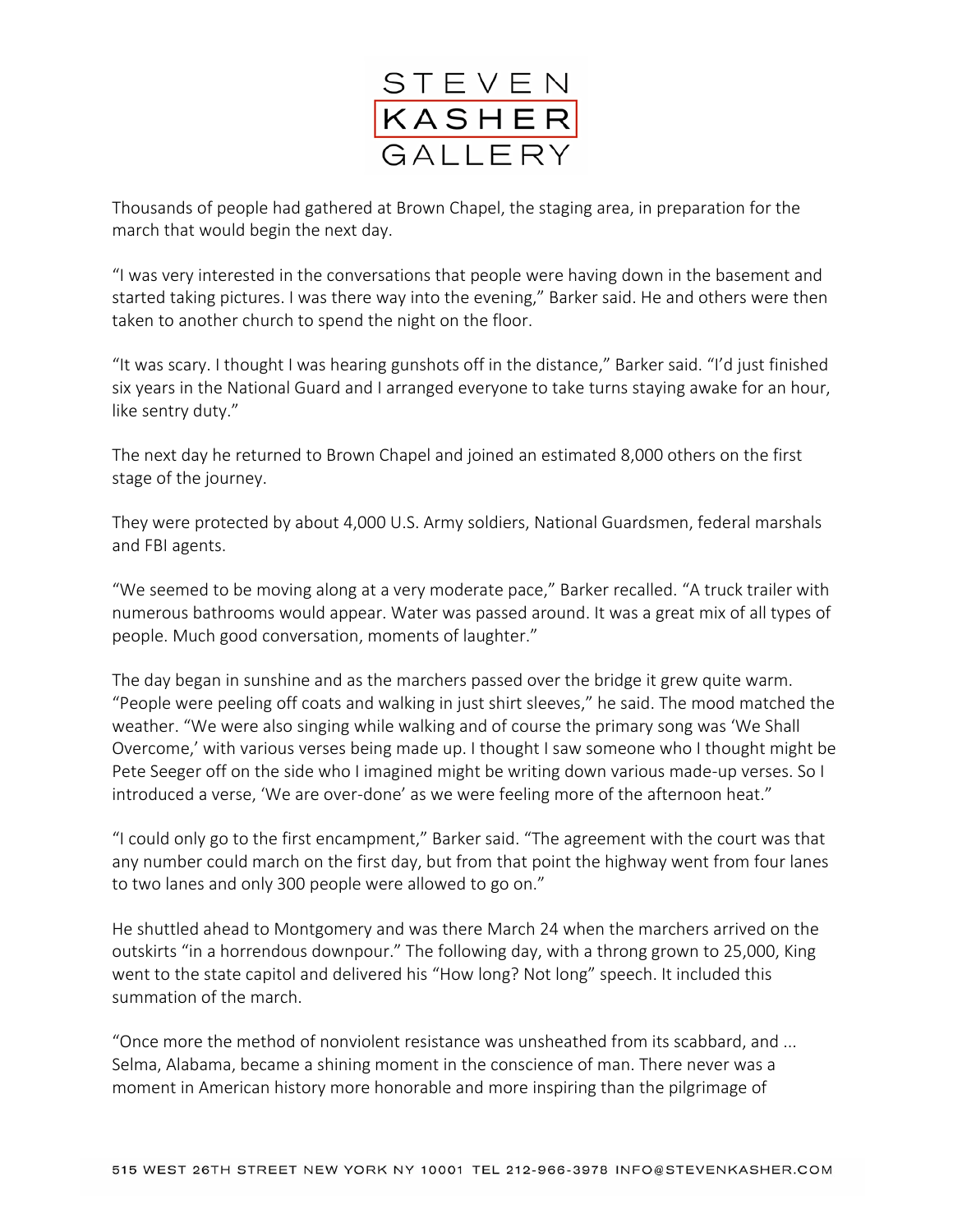

clergymen and laymen of every race and faith pouring into Selma to face danger at the side of its embattled Negroes."

Congress passed the Voting Rights Act and Johnson signed it into law on Aug. 6, 1965.

## Close-up view

Barker moved to rural Alaska in the 1970s and began a decades-long mission of documenting the lives of people in the Bush, hunting, home life and festivals.

But his Selma photos have had a life of their own -- the upcoming exhibits won't be the first time they've been shown.

A 2010 exhibit in the Rosa Parks Museum in Montgomery was assembled in a rush, Barker said.

"It was basically pinned up on the wall," he said. "It gets seen that way, but after a few showings it will become battered."

He has produced newer and cleaner prints in recent years. Those will be shown at the University of North Carolina Asheville's Center for Diversity Education, Feb. 2-27. But the New York show at the elite Steven Kasher Gallery, March 5-April 18, will feature original prints he made in 1965.

"From a collector's point of view, the older prints are worth more than new ones that might actually be better," Barker said.

The Selma images, some of which will also be featured in the online edition of [Smithsonian](http://www.smithsonianmag.com/history/rare-photos-selma-march-thick-history-180953874/)  [Magazine](http://www.smithsonianmag.com/history/rare-photos-selma-march-thick-history-180953874/) [3], can also be seen at Barker's website, [jamesbarker-photography.com\[](http://jamesbarker-photography.com/)4]. They are arranged in chronological order and show the late night meetings, helmeted soldiers, cheering crowds welcoming the marchers and angry whites in cars covered with racist graffiti.

Barker thinks that, aside from the 50th anniversary of the event, there are a couple of reasons why his photos are being sought right now. One is longevity. "In New York they're also showing a couple of other photographers who did work in civil rights activity," he said. "They're no longer alive. Of course, I am."

But beyond that, there's a sense of immediacy, personality, attitude and candor that isn't always found in the posed official photographs.

"My photos are being looked at in a very different way, because I was not a press person," he said. "I was not attempting to document it from the outside, looking in. I was a participant, photographing from the inside as part of the march. It's quite a different perspective."